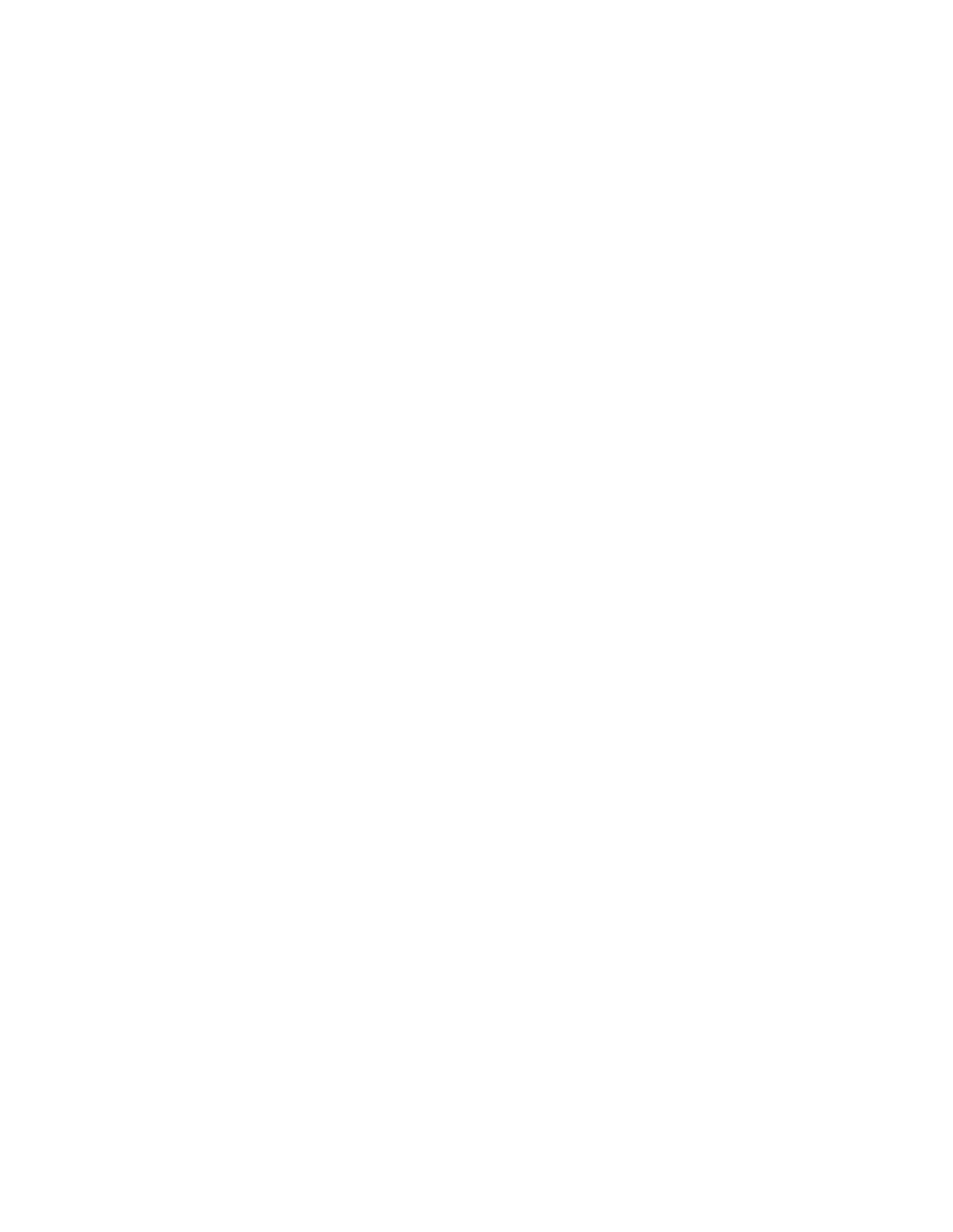# **Table of Contents**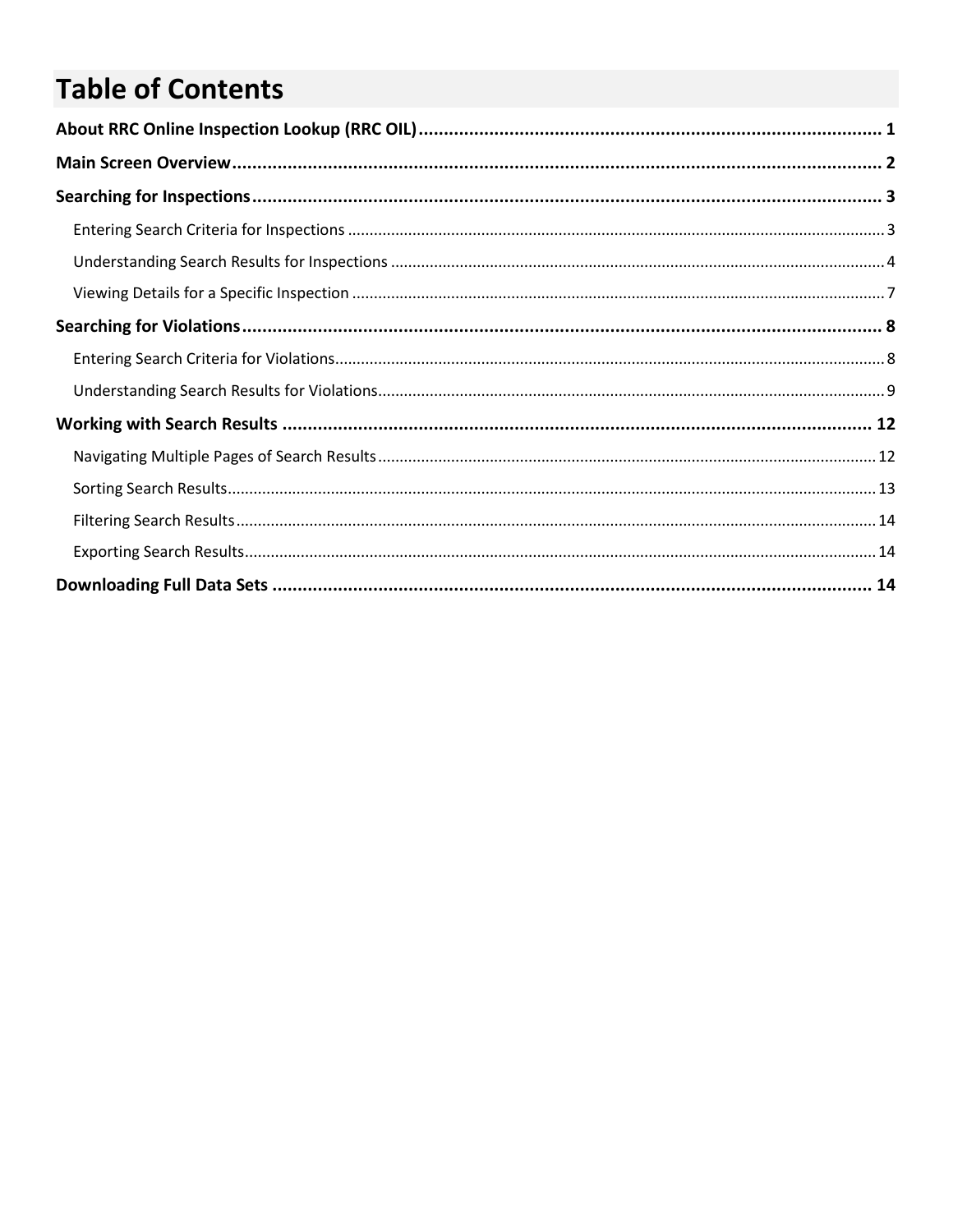# <span id="page-3-0"></span>**About RRC Online Inspection Lookup (RRC OIL)**

RRC Online Inspection Lookup (RRC OIL) allows you to search for inspection and violation data recorded by RRC Oil and Gas Division inspectors during their inspections of oil and gas leases, wells, facilities, and other sites. You can also download full data sets of inspection or violation data.

RRC OIL retrieves inspection and violation data for completed inspections. Data from inspections that are in progress or under review is not displayed. Data available through RRC OIL is from inspections from August 2015 to the present. To request inspection and violation information before August 2015, you can contact [open.records@rrc.texas.gov.](mailto:open.records@rrc.texas.gov)

If you have questions regarding the data, please contact the appropriate Oil and Gas District [Office](http://www.rrc.state.tx.us/about-us/organization-activities/rrc-locations/) listed with the inspection or violation.

**Disclaimer:** A "data set" is any set of information electronically generated or stored by Railroad Commission of Texas (Commission) systems, including, but not limited to, the Commission's Geographic Information System, Online Research Query System, or Mainframe System.

The data sets provided by the Online Research Query System are continually being updated and are provided as a public service for informational purposes only. They are **not** intended to be used as an authoritative public record and have no legal force or effect. Users are responsible for checking the accuracy, completeness, currency, and/or suitability of these data sets themselves.

*The Commission specifically disclaims any and all warranties, representations, or endorsements, express or implied, with regard to these data sets, including, but not limited to, the warranties of merchantability, fitness for a particular purpose, or non-infringement of privately owned rights.*

**Important:** Some records in RRC OIL may not contain applicable information for all data fields because the information was not available to the inspector at the time of the inspection for the inspected location. In these cases, data columns such as Operator Name, Operator Number, Lease Number, Lease Name, API Number, Well Number, Drilling Permit Number, and Field Name, may be blank or contain placeholder values such as "unknown" or "00000."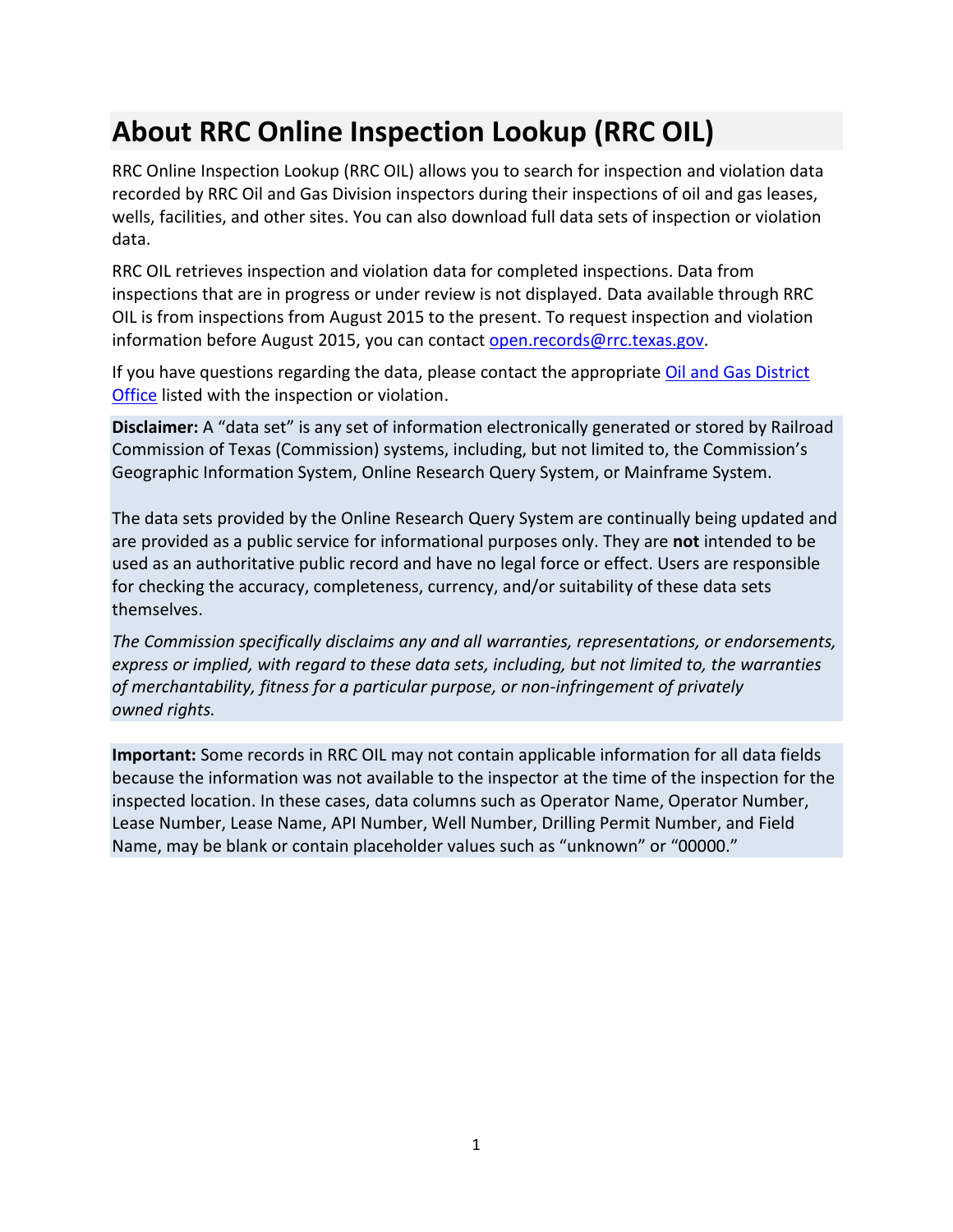# <span id="page-4-0"></span>**Main Screen Overview**

The table below provides descriptions of the core features of RRC OIL.

|  | <b>MERCIAD COMMERCION OF TE</b>                                                                                                                                                                                                                                                                                              | <b>Railroad Commission of Texas</b>                                                                                                                                                                                                                                                                                                                                                                                                                                                                                                                                                            |   |
|--|------------------------------------------------------------------------------------------------------------------------------------------------------------------------------------------------------------------------------------------------------------------------------------------------------------------------------|------------------------------------------------------------------------------------------------------------------------------------------------------------------------------------------------------------------------------------------------------------------------------------------------------------------------------------------------------------------------------------------------------------------------------------------------------------------------------------------------------------------------------------------------------------------------------------------------|---|
|  | Menu<br>- Public Data Access                                                                                                                                                                                                                                                                                                 | RRC Or ine Inspection Lookup (RRC OIL)                                                                                                                                                                                                                                                                                                                                                                                                                                                                                                                                                         |   |
|  | <b>D RRC OIL</b><br>Oil and Gas Data                                                                                                                                                                                                                                                                                         | <b>Wolations</b><br>Inspections                                                                                                                                                                                                                                                                                                                                                                                                                                                                                                                                                                |   |
|  | Query<br>C Production Data<br>D Wellbore<br>$\mathbf{D}$<br>Injection Disposal Permit<br>D Severance<br>D P-4 Gatherer/Purchaser<br>Cas Proration<br>D Oil Proration<br>D Organization (P-5)<br>D.<br>Inactive Well Aging Report<br>D P-5 Renewal Status<br><b>D</b> Inactive Well<br>Orphan Well<br>D Drilling Permit (W-1) | Inspection, violation, and enforce next data prior to August 1, 2015, is not available via this search engine.<br>A full dataset is available for download.<br><b>Operator Name</b><br><b>Operator No</b><br>County<br>Select County<br><b>Lease Name</b><br>Oil & Gas<br><b>Lease No</b><br>Select District<br><b>District</b><br><b>APINO</b><br><b>Complaint No</b><br>Compliance<br>Select<br>$\sim$<br><b>Inspection Date</b><br>Inspection Date<br>To<br><b>Statewide Rule</b><br>Select Rule<br>$\mathbf{v}$<br>From<br><b>Drilling Permit</b><br><b>No</b><br><b>D</b> Search<br>Reset | G |
|  | $-$ Help<br>? User Guide<br>> RRC Statewide Rules                                                                                                                                                                                                                                                                            | <b>Export Results: Excel</b><br>Showing 0-0 out of 0 inspections<br>the contract and the 10 million<br><b>District Performing Inspection C</b><br>Drilling Permit No C<br>Lease No. 0<br>Lease/Facility Name O<br>Inspection Date C<br>Oil & Gas District C<br>Operator Name O<br>Operator No. C<br>Complaint No. C<br>Compliance 0<br><b>Export Results: Excel</b><br>Showing 0-0 out of 0 inspections<br>the contract and the 10 million                                                                                                                                                     | G |

| <b>Screen Area</b>                  | <b>Description</b>                                                                                                                                                                                |
|-------------------------------------|---------------------------------------------------------------------------------------------------------------------------------------------------------------------------------------------------|
| <b>1</b> Left Navigation Page       | Allows you to navigate to other RRC online research<br>queries, the RRC OIL user guide, and the oil and gas<br>statewide rules (Texas Administrative Code (TAC), Title 16,<br>Part 1, Chapter 3). |
| 2 Inspections Tab                   | Allows you to search for completed inspections.                                                                                                                                                   |
| <b>B</b> Violations Tab             | Allows you to search for violations.                                                                                                                                                              |
| <b>4</b> Full Dataset Download Link | Allows you to download the full data sets for both<br>inspections and violation data for the state and for each<br>district.                                                                      |
| S Search Criteria Area              | Enter search criteria in this area.<br>Click Search to run the search.<br>Click Reset to clear the search criteria.                                                                               |
| <b>6</b> Search Results Grid        | Displays the inspection or violation records that match<br>your search criteria.<br>Includes an <i>Export</i> feature that allows you to export your<br>search results to a spreadsheet.          |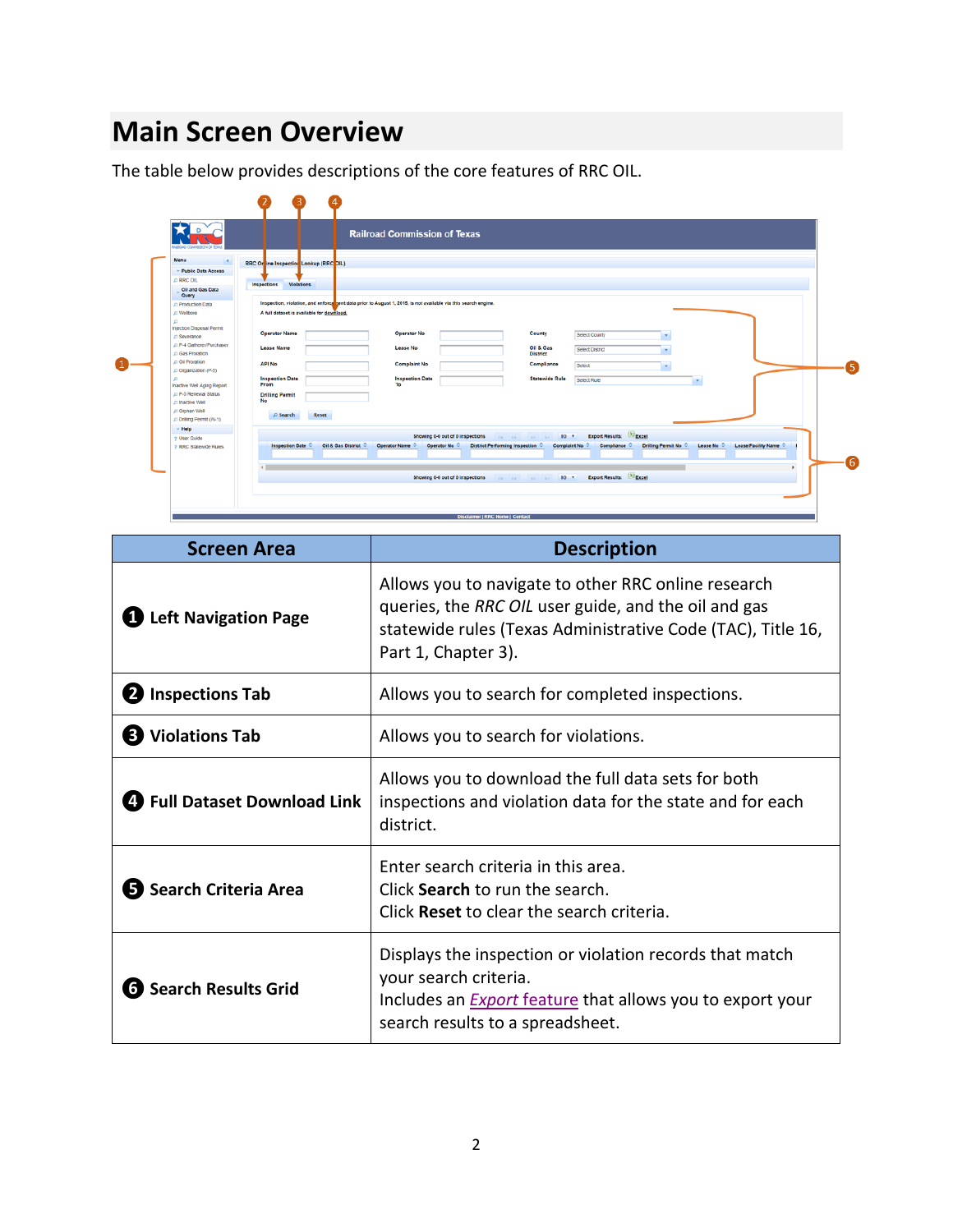# <span id="page-5-0"></span>**Searching for Inspections**

You can search for inspection information from the *Inspections* tab. A record will display in the search results for each inspection of a lease, well, facility, or other site that meets the search criteria.

| AEROAD COMMISSION OF TRU                             | <b>Railroad Commission of Texas</b>                                                                                                                                                                                                                                                                                          |  |  |
|------------------------------------------------------|------------------------------------------------------------------------------------------------------------------------------------------------------------------------------------------------------------------------------------------------------------------------------------------------------------------------------|--|--|
| Menu<br>$\blacktriangleleft$<br>- Public Data Access | RRC Online Inspection Lookup (RRC OIL)                                                                                                                                                                                                                                                                                       |  |  |
| <b>D RRC OIL</b>                                     |                                                                                                                                                                                                                                                                                                                              |  |  |
| Oil and Gas Data                                     | <b>Violations</b><br>Inspections                                                                                                                                                                                                                                                                                             |  |  |
| Query                                                |                                                                                                                                                                                                                                                                                                                              |  |  |
| <b>D</b> Production Data                             | Inspection, violation, and enforcement data prior to August 1, 2015, is not available via this search engine.                                                                                                                                                                                                                |  |  |
| D Wellbore                                           | A full dataset is available for download.                                                                                                                                                                                                                                                                                    |  |  |
| a                                                    |                                                                                                                                                                                                                                                                                                                              |  |  |
| <b>Injection Disposal Permit</b><br>Severance        | <b>Operator No</b><br><b>Operator Name</b><br>County<br>Select County<br>۰                                                                                                                                                                                                                                                   |  |  |
| D P-4 Gatherer/Purchaser                             |                                                                                                                                                                                                                                                                                                                              |  |  |
| <b>D</b> Gas Proration                               | Oil & Gas<br><b>Lease Name</b><br><b>Lease No</b><br><b>Select District</b><br>٠<br><b>District</b>                                                                                                                                                                                                                          |  |  |
| D Oil Proration                                      | <b>API No</b><br>Compliance<br><b>Complaint No</b>                                                                                                                                                                                                                                                                           |  |  |
| D Organization (P-5)                                 | Select<br>$\overline{\phantom{a}}$                                                                                                                                                                                                                                                                                           |  |  |
| д                                                    | <b>Inspection Date</b><br><b>Inspection Date</b><br><b>Statewide Rule</b><br>Select Rule<br>$\overline{\phantom{a}}$                                                                                                                                                                                                         |  |  |
| Inactive Well Aging Report                           | To<br>From                                                                                                                                                                                                                                                                                                                   |  |  |
| D P-5 Renewal Status                                 | <b>Drilling Permit</b><br><b>No</b>                                                                                                                                                                                                                                                                                          |  |  |
| D Inactive Well                                      |                                                                                                                                                                                                                                                                                                                              |  |  |
| D Orphan Well<br>Drilling Permit (W-1)               | Reset<br><b>D</b> Search                                                                                                                                                                                                                                                                                                     |  |  |
| $-$ Help                                             |                                                                                                                                                                                                                                                                                                                              |  |  |
| ? User Guide                                         | $X =$ Excel<br><b>Export Results:</b><br>Showing 0-0 out of 0 inspections<br>10 <sub>v</sub><br>$14 - 44$<br><b>Sales Street</b>                                                                                                                                                                                             |  |  |
| <b>7 RRC Statewide Rules</b>                         | Oil & Gas District $\degree$<br><b>Operator Name</b><br><b>District Performing Inspection ↓</b><br>Lease/Facility Name $\hat{\triangledown}$<br><b>Inspection Date</b><br>Operator No $\hat{\heartsuit}$<br><b>Complaint No</b><br>Compliance $\hat{\mathbb{C}}$<br>Drilling Permit No $\hat{\mathbb{C}}$<br><b>Lease No</b> |  |  |
|                                                      |                                                                                                                                                                                                                                                                                                                              |  |  |
|                                                      | <b>Export Results: Excel</b>                                                                                                                                                                                                                                                                                                 |  |  |
|                                                      | Showing 0-0 out of 0 inspections<br>10 <sub>v</sub><br>14 44 DE HE                                                                                                                                                                                                                                                           |  |  |
|                                                      |                                                                                                                                                                                                                                                                                                                              |  |  |
|                                                      |                                                                                                                                                                                                                                                                                                                              |  |  |
|                                                      |                                                                                                                                                                                                                                                                                                                              |  |  |
|                                                      | Disclaimer   RRC Home   Contact                                                                                                                                                                                                                                                                                              |  |  |

#### <span id="page-5-1"></span>**Entering Search Criteria for Inspections**

You can enter one or more of the following search criteria.

• **Operator Name:** Enter the name of the operator of the inspected lease, well, facility, or site at the time of the inspection.

**Tip:** The query retrieves records with an *Operator Name* that matches or begins with the entered text.

- **Operator No:** Enter the P-5 number of the operator of the inspected lease, well, facility, or site at the time of the inspection.
- **County:** Select the county in which the inspection was conducted.
- **Lease Name:** Enter the name of the oil or gas lease or facility at the time of the inspection.

**Tip:** The query retrieves records with a *Lease Name* that matches or begins with the entered text.

- **Lease No:** Enter the oil lease number or gas well ID number for the inspected oil lease or well or gas well at the time of the inspection. An oil lease number is five digits, and a gas well ID is six digits.
- **Oil & Gas District:** Enter the district number for the inspection. The district number represents the RRC completion district associated to the RRC assigned lease number or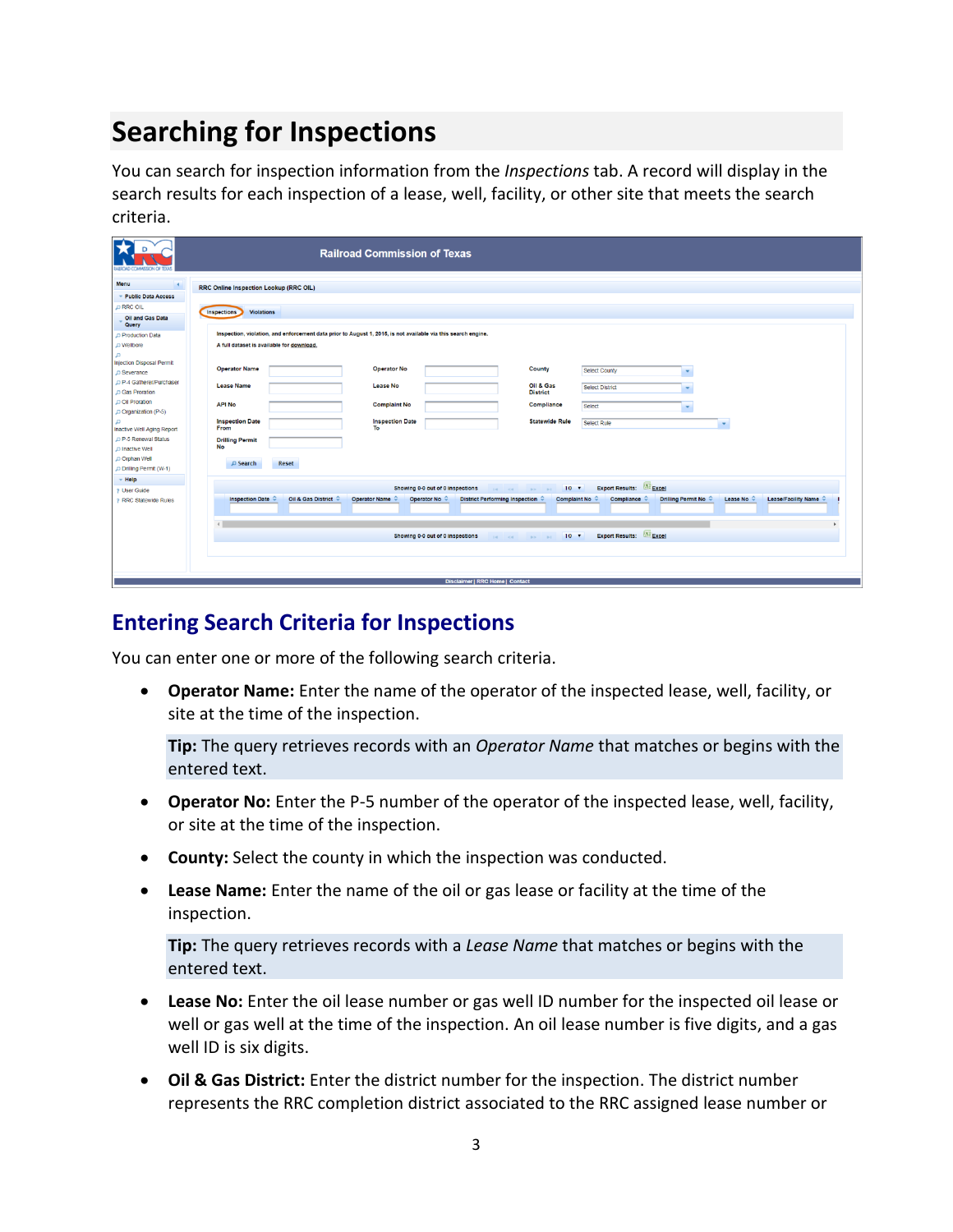gas well ID at the time of the inspection. If the inspected location does not have an assigned lease number or gas well ID, the district number is the RRC Oil & Gas district where the site is located.

- **API No:** Enter the eight-digit API number for the wellbore at the time of the inspection. The first three digits are the county code, and the next five digits are assigned by the RRC.
- **Complaint No:** Enter the RRC-assigned number for the complaint that triggered the inspection. This search criteria only applies to inspections that were performed in response to a complaint received by the RRC.
- **Compliance:**
	- o Select **Yes** to retrieve only inspection records in which all inspected statewide rules were found to be compliant.
	- o Select **No** to retrieve only inspection records in which at least one statewide rule was found to be non-compliant during the inspection and certified as noncompliant in the RRC technical Review of the inspection.
- **Inspection Date Range:** Enter a date range in the *Inspection Date From* and *Inspection Date To* fields to retrieve inspections that occurred in that date range. The dates must be entered in the MM/DD/YYYY format.
- **Drilling Permit No:** Enter the drilling permit number at the time of the inspection.
- **Statewide Rule:** Enter a statewide rule number to retrieve inspections in which the rule was inspected. The search retrieves completed inspections in which the rule was inspected, regardless of whether the rule was found to be compliant or non-compliant.

**Note:** The statewide rules applicable to these inspections are from the [Texas](http://texreg.sos.state.tx.us/public/readtac$ext.ViewTAC?tac_view=4&ti=16&pt=1&ch=3&rl=Y)  [Administrative Code \(TAC\), Title 16, Part 1, Chapter 3.](http://texreg.sos.state.tx.us/public/readtac$ext.ViewTAC?tac_view=4&ti=16&pt=1&ch=3&rl=Y)

To search for inspections:

- 1. Enter one or more criteria.
- 2. Click the **Search** button **P** Search . Inspection records that meet the search criteria display in the search results grid.

**Tip:** To clear the search criteria and run a new search, click the **Reset** button .

#### <span id="page-6-0"></span>**Understanding Search Results for Inspections**

A record will display in the search results for each inspection of a lease, well, facility, or other site that meets the search criteria. Data is only retrieved for completed inspections.

Information available also depends on the type of regulated location that was inspected. For example, API Number and Well Number are not applicable to lease and facility inspections and will always be blank in these cases.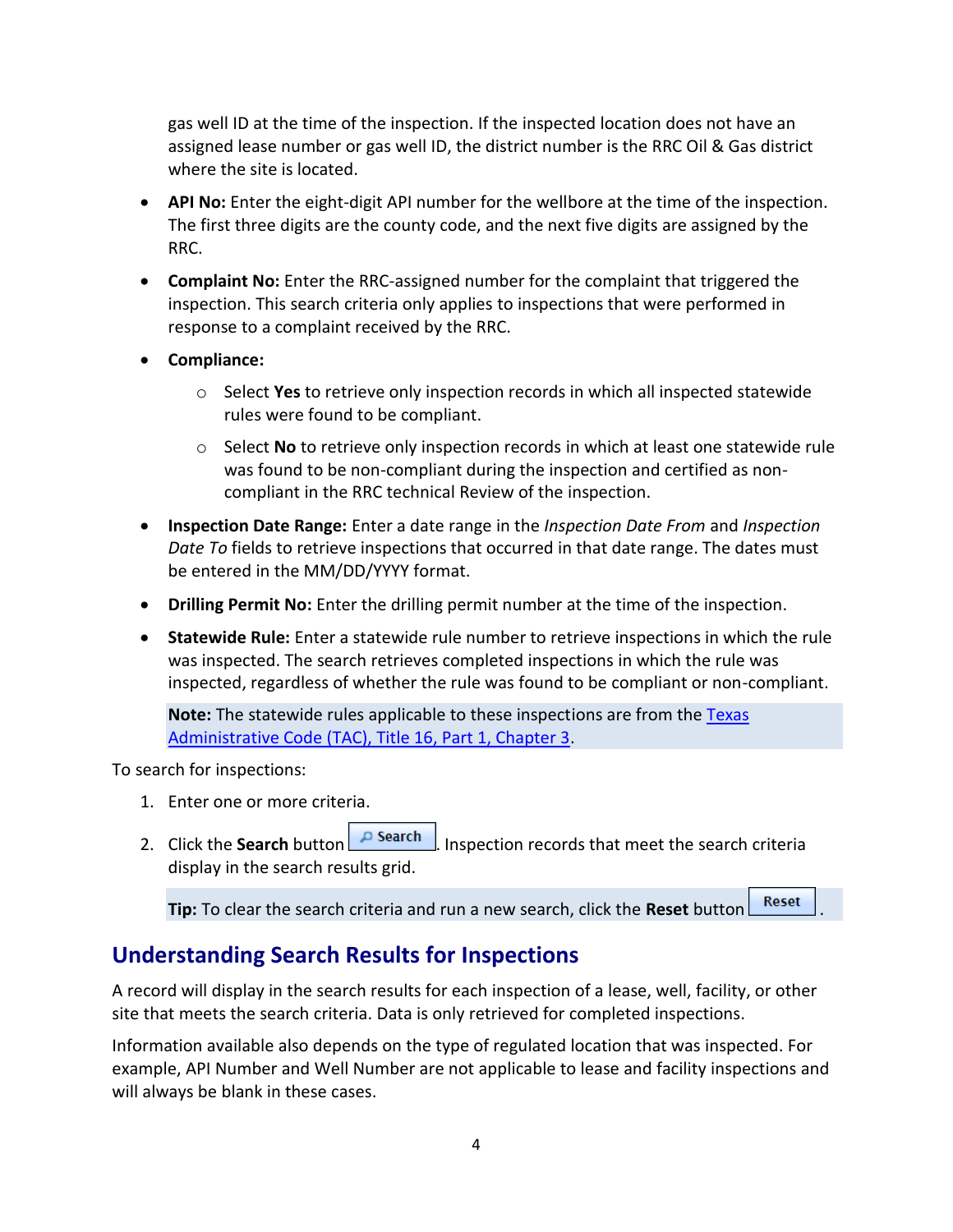**Important:** Some records may not contain applicable information for all data fields because the information was not available to the inspector at the time of the inspection for the inspected location. In these cases, data columns such as Operator Name, Operator Number, Lease Number, Lease Name, API Number, Well Number, Drilling Permit Number, and Field Name, may be blank or contain placeholder values such as "unknown" or "00000."

| <b>Column Name</b>                    | <b>Definition</b>                                                                                                                                                                                                                                                                                                                                                                                              |
|---------------------------------------|----------------------------------------------------------------------------------------------------------------------------------------------------------------------------------------------------------------------------------------------------------------------------------------------------------------------------------------------------------------------------------------------------------------|
| <b>Inspection Date</b>                | The date that the inspector performed the inspection.                                                                                                                                                                                                                                                                                                                                                          |
| <b>Oil &amp; Gas District</b>         | The district number represents the RRC completion district<br>associated to the RRC assigned lease number or gas well ID<br>at the time of the inspection. If the inspected location does<br>not have an assigned lease number or gas well ID, the<br>district number is the RRC Oil & Gas district where the site<br>is located.                                                                              |
| <b>Operator Name</b>                  | The name of the operator of the inspected lease, well,<br>facility, or site at the time of the inspection.<br>When the operator of the inspected location is unknown,<br>this field may be blank or contain the best name available<br>and documented by the inspector.                                                                                                                                        |
| <b>Operator No</b>                    | The P-5 number of the operator of the inspected lease,<br>well, facility or site at the time of the inspection. This<br>number is assigned to the organization by the RRC with the<br>initial filing of the Form P-5, Organization Report.<br>When the operator number of the inspected location is<br>unknown, this field may be blank or contain the best data<br>available and documented by the inspector. |
| <b>District Performing Inspection</b> | The RRC district office that conducted the inspection. If an<br>inspector is not assigned a home district office in the<br>source inspection system, the system will display<br>"Unassigned Office."                                                                                                                                                                                                           |
| <b>Complaint No</b>                   | When the inspection was performed in response to a<br>complaint received by the RRC, this field contains the RRC-<br>assigned number for that complaint.                                                                                                                                                                                                                                                       |
| Compliance                            | The compliance status of the inspection.                                                                                                                                                                                                                                                                                                                                                                       |

The following table defines the data columns that display for each inspection record.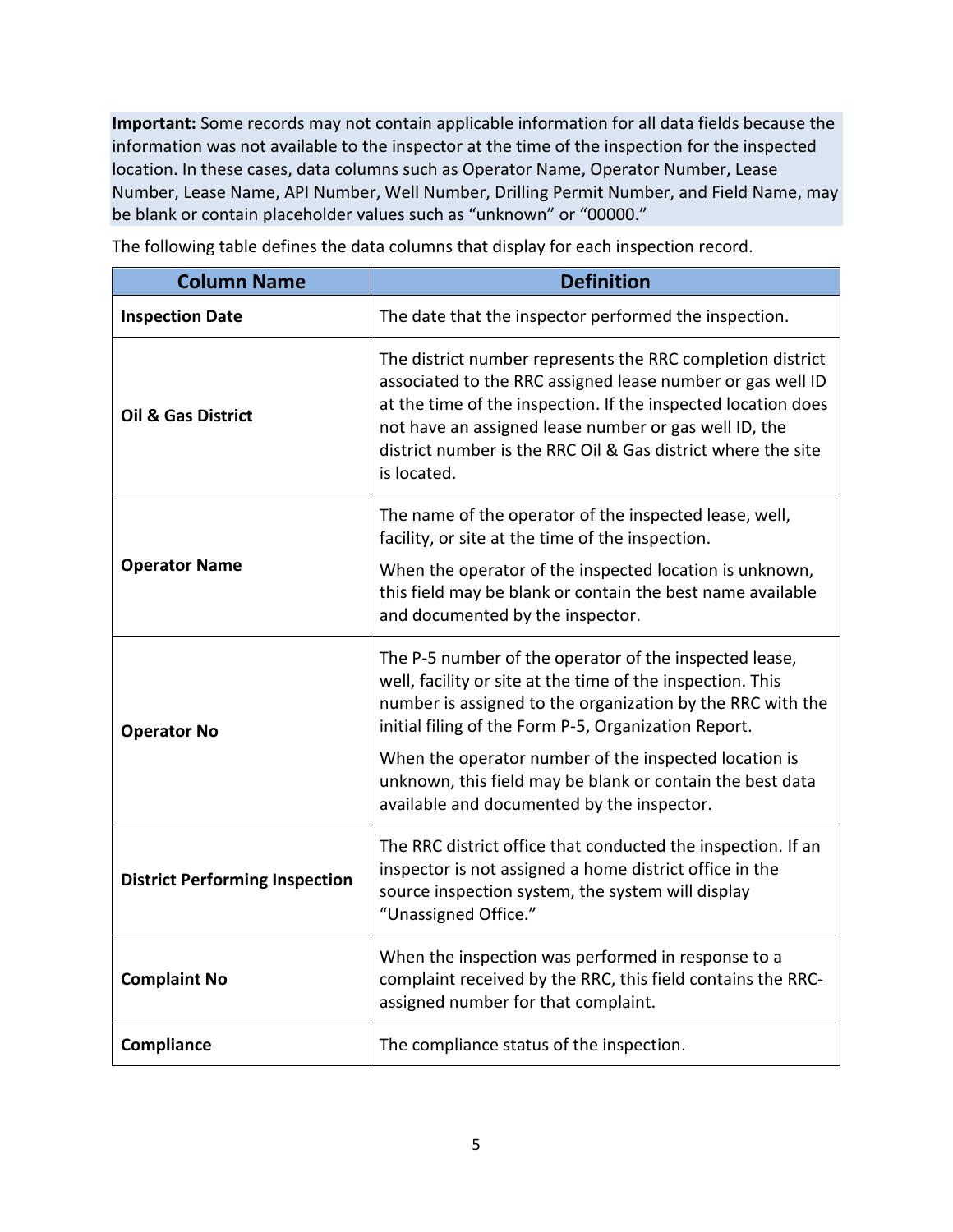| <b>Column Name</b>         | <b>Definition</b>                                                                                                                                                                                                                                                                  |  |
|----------------------------|------------------------------------------------------------------------------------------------------------------------------------------------------------------------------------------------------------------------------------------------------------------------------------|--|
|                            | Yes - All inspected statewide rules were found to be<br>$\bullet$<br>compliant during the inspection.                                                                                                                                                                              |  |
|                            | No - At least one statewide rule was found to be<br>$\bullet$<br>non-compliant during the inspection and certified<br>as non-compliant in the RRC technical review of the<br>inspection.                                                                                           |  |
|                            | The drilling permit number for the inspected wellbore at<br>the time of the inspection.                                                                                                                                                                                            |  |
| <b>Drilling Permit No</b>  | When the drilling permit number of the inspected well is<br>unknown, this field may be blank or contain the best data<br>available and documented by the inspector. A drilling<br>permit number is usually documented when conducting an<br>inspection prior to a well completion. |  |
| <b>Lease No</b>            | The oil lease number or gas well ID number for the<br>inspected oil lease or well or gas well at the time of the<br>inspection. An oil lease number is five digits, and a gas well<br>ID is six digits.                                                                            |  |
|                            | When the inspected location is a facility or the oil lease<br>number or gas well ID is unknown, this field may be blank<br>or contain the best data available and documented by the<br>inspector.                                                                                  |  |
|                            | The name of the oil/gas lease or facility at the time of the<br>inspection.                                                                                                                                                                                                        |  |
| <b>Lease/Facility Name</b> | When the lease or facility name of the inspected location is<br>unknown, this field may be blank or contain the best name<br>available and documented by the inspector.                                                                                                            |  |
|                            | The name of the field associated with the inspected lease,<br>well, facility, or site at the time of the inspection.                                                                                                                                                               |  |
| <b>Field Name</b>          | When the field name associated with the inspected<br>location is unknown, this field may be blank or contain the<br>best name available and documented by the inspector.                                                                                                           |  |
| <b>API No</b>              | The API number of the inspected wellbore at the time of<br>the inspection. The API number consists of eight digits. The<br>first three digits are the county code, and the next five<br>digits are assigned by the RRC.                                                            |  |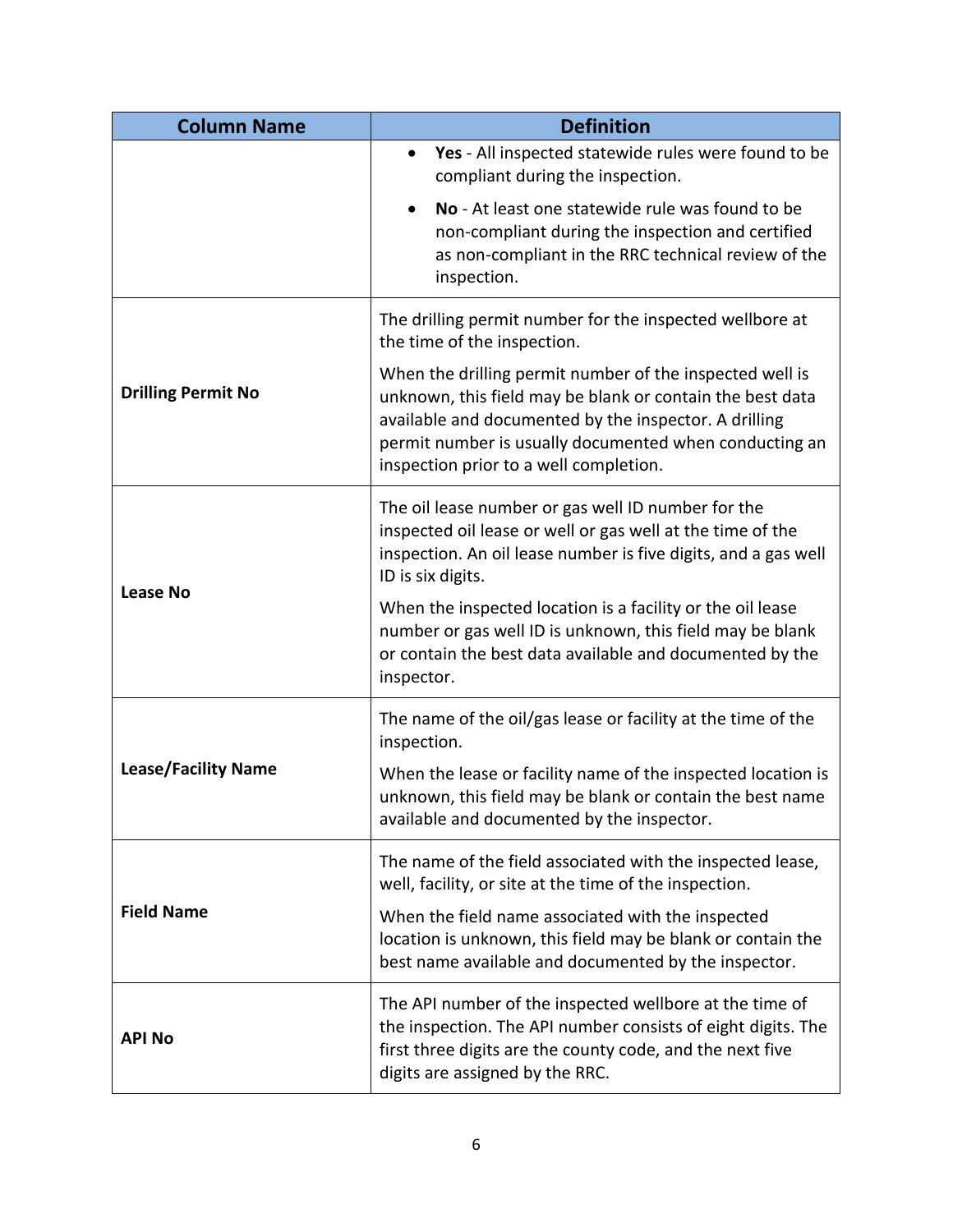| <b>Column Name</b> | <b>Definition</b>                                                                                                                                        |  |
|--------------------|----------------------------------------------------------------------------------------------------------------------------------------------------------|--|
|                    | When the API number of the inspected well is unknown,<br>this field may be blank or contain the best data available<br>and documented by the inspector.  |  |
| County             | The name of the county in which the inspection was<br>conducted.                                                                                         |  |
|                    | The operator-assigned well number of the inspected well<br>(i.e., well completion) at the time of the inspection.                                        |  |
| <b>Well Number</b> | When the well number of the inspected well is unknown,<br>this field may be blank or contain the best data available<br>and documented by the inspector. |  |

### <span id="page-9-0"></span>**Viewing Details for a Specific Inspection**

In the search results grid, click the **Open** button **the view inspection details, violations, and** compliant rules for a specific inspection.

| Inspection                                                                               |                                                                        |                                              |                                    |
|------------------------------------------------------------------------------------------|------------------------------------------------------------------------|----------------------------------------------|------------------------------------|
|                                                                                          |                                                                        |                                              |                                    |
| Location                                                                                 |                                                                        |                                              |                                    |
| Lease Number: 282870                                                                     | Lease Name: BRISCOE CATARINA EAST                                      | District: 01                                 | <b>County: DIMMIT</b>              |
| <b>API Number:</b>                                                                       | <b>Drilling Permit Number:</b>                                         | <b>Well Number:</b>                          | <b>API Number:</b>                 |
| <b>Field Number: 12018200</b>                                                            | Field Name: BRISCOE RANCH (EAGLEFORD)                                  | <b>Operator Name:</b>                        | <b>Operator Number:</b>            |
| Inspection                                                                               |                                                                        |                                              |                                    |
|                                                                                          |                                                                        |                                              |                                    |
| Inspection Date: 2018-12-13                                                              | <b>Complaint Number:</b>                                               |                                              |                                    |
| <b>Violations</b>                                                                        |                                                                        |                                              |                                    |
| Rule Number: SWR 2(a)                                                                    | Rule Description: Access to Property                                   | <b>Major Violation Indicator: N</b>          | <b>Re-Inspection Compliance: Y</b> |
| Violation Discovery Date: 2018-12-13                                                     | Last Enforcement Action Date: 2018-12-13                               | Last Enforcement Action: Notice of Violation |                                    |
|                                                                                          |                                                                        |                                              |                                    |
|                                                                                          |                                                                        |                                              |                                    |
| <b>Compliant Rules</b>                                                                   |                                                                        |                                              |                                    |
| Rule Number: 16 TAC § 3.3(1) [SWR 3(1)]                                                  | <b>Rule Description: Entrance Sign</b>                                 |                                              |                                    |
| Rule Number: 16 TAC § 3.3(3) [SWR 3(3)]                                                  | Rule Description: Battery Sign; Commingling Permit                     |                                              |                                    |
| Rule Number: 16 TAC § 3.8(d)(1) [SWR 8(d)(1)]                                            | <b>Rule Description:</b><br>Unpermitted Disposal of Oil and Gas Wastes |                                              |                                    |
| Rule Number: 16 TAC § 3.8(d)(2) [SWR 8(d)(2)]                                            | Rule Description: Unpermitted Use of Pit                               |                                              |                                    |
| Rule Number: 16 TAC § 3.17(a) [SWR 17(a)]                                                | <b>Rule Description: Bradenhead Requirements</b>                       |                                              |                                    |
| Rule Number: 16 TAC § 3.22(b) [SWR 22(b)]                                                | <b>Rule Description: Bird Protection</b>                               |                                              |                                    |
| Rule Number: 16 TAC § 3.36(c)(5)(B) [SWR 36(c)(5)(B)]                                    | Rule Description: Storage Tank Warning Sign                            |                                              |                                    |
| Rule Number: 16 TAC § 3.91(d)(1) [SWR 91(d)(1)]<br>Rule Description: Remediation of Soil |                                                                        |                                              |                                    |
|                                                                                          |                                                                        |                                              |                                    |
| Print<br>Return                                                                          |                                                                        |                                              |                                    |
|                                                                                          |                                                                        |                                              |                                    |

The *Violations* area lists all rules observed during the inspection that were found to be in violation. The *Compliant Rules* area lists all rules observed during the inspection that were found to be compliant.

|  | Click the Return button $\left\lfloor \frac{\text{Return}}{\text{to return}} \right\rfloor$ to return to the inspection search results. |
|--|-----------------------------------------------------------------------------------------------------------------------------------------|
|  |                                                                                                                                         |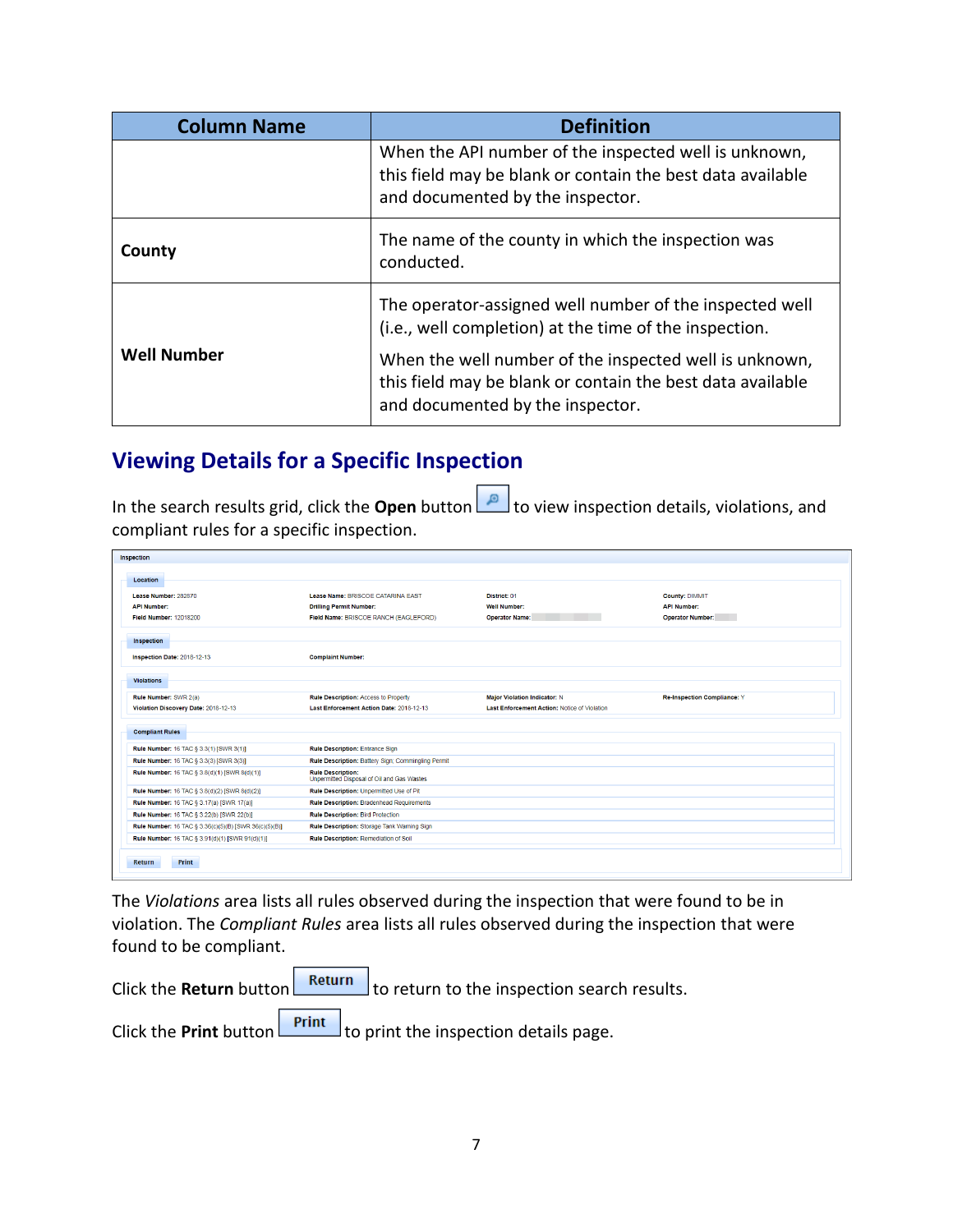# <span id="page-10-0"></span>**Searching for Violations**

You can search for violations information from the *Violations* tab. A record will display in the search results for each violation that meets the search criteria.

| AEROAD COMMISSION OF TEXA                                                                                                                                                                                  | <b>Railroad Commission of Texas</b>                                                                                                                                                                                                                                                                                                                                                                                                                                                                                                                                                                                                          |
|------------------------------------------------------------------------------------------------------------------------------------------------------------------------------------------------------------|----------------------------------------------------------------------------------------------------------------------------------------------------------------------------------------------------------------------------------------------------------------------------------------------------------------------------------------------------------------------------------------------------------------------------------------------------------------------------------------------------------------------------------------------------------------------------------------------------------------------------------------------|
| Menu<br>$\overline{4}$<br>- Public Data Access<br><b>D RRC OIL</b><br>Oil and Gas Data<br>Query<br>Production Data                                                                                         | RRC Online Inspection Lookup (RRC OIL)<br>Inspections<br><b>Violations</b><br>Inspection, violation, and enforcement data prior to August 1, 2015, is not available via this search engine.                                                                                                                                                                                                                                                                                                                                                                                                                                                  |
| D Wellbore<br>a<br>Injection Disposal Permit<br>Severance<br>D P-4 Gatherer/Purchaser<br>Gas Proration<br>Oil Proration<br>D Organization (P-5)<br>a<br>Inactive Well Aging Report<br>D P-5 Renewal Status | A full dataset is available for download,<br><b>Operator Name</b><br><b>Operator No</b><br>County<br>Select County<br>$\mathbf{v}$<br>Oil & Gas<br><b>Lease Name</b><br><b>Lease No</b><br>Select District<br>$\mathbf{v}$<br><b>District</b><br><b>API No</b><br><b>Drilling Permit</b><br>No<br><b>Inspection Date</b><br><b>Inspection Date</b><br><b>Statewide Rule</b><br>Select Rule<br>$\mathbf{v}$<br>From<br>To                                                                                                                                                                                                                     |
| D Inactive Well<br>Orphan Well<br>Dilling Permit (W-1)<br>$-$ Help<br><sup>7</sup> User Guide<br><b>7 RRC Statewide Rules</b>                                                                              | Reset<br>D Search<br><b>Excel</b><br>Showing 0-0 out of 0 violations<br>10 <sub>v</sub><br><b>Export Results:</b><br><b>BS BT</b><br><b>IH</b><br>$\sim$<br>Violation Discovery Date $\Diamond$<br>Oil & Gas District C<br>Operator Name C<br>Operator No $\Leftrightarrow$<br>Lease No $\Leftrightarrow$<br><b>Lease/Facility Name</b><br>API No $\Leftrightarrow$<br>Well No $\hat{z}$<br>Drilling Permit No $\Leftrightarrow$<br>Field Name C<br><b>Violated Rt</b><br>County<br>٥<br>Export Results: Excel<br>Showing 0-0 out of 0 violations<br>10 <sub>v</sub><br>$14 - 44$<br><b>BOY BY</b><br><b>Disclaimer   RRC Home   Contact</b> |

#### <span id="page-10-1"></span>**Entering Search Criteria for Violations**

You can enter one or more of the following search criteria.

• **Operator Name:** Enter the name of the operator of the inspected lease, well, facility, or site at the time of the inspection in which the violations were observed.

**Tip:** The query retrieves records with an *Operator Name* that matches or begins with the entered text.

- **Operator No:** Enter the P-5 number of the operator of the inspected lease, well, facility, or site at the time of the inspection in which the violations were observed.
- **County:** Select the county in which the inspection in which the violations were observed was conducted.
- **Lease Name:** Enter the name of the oil or gas lease or facility at the time of the inspection in which the violations were observed.

**Tip:** The query retrieves records with a *Lease Name* that matches or begins with the entered text.

- **Lease No:** Enter the oil lease number or gas well ID number for the inspected oil lease or well or gas well at the time of the inspection in which the violations were observed. An oil lease number is five digits, and a gas well ID is six digits.
- **Oil & Gas District:** Enter the district number for the inspection in which the violations were observed. The district number represents the RRC completion district associated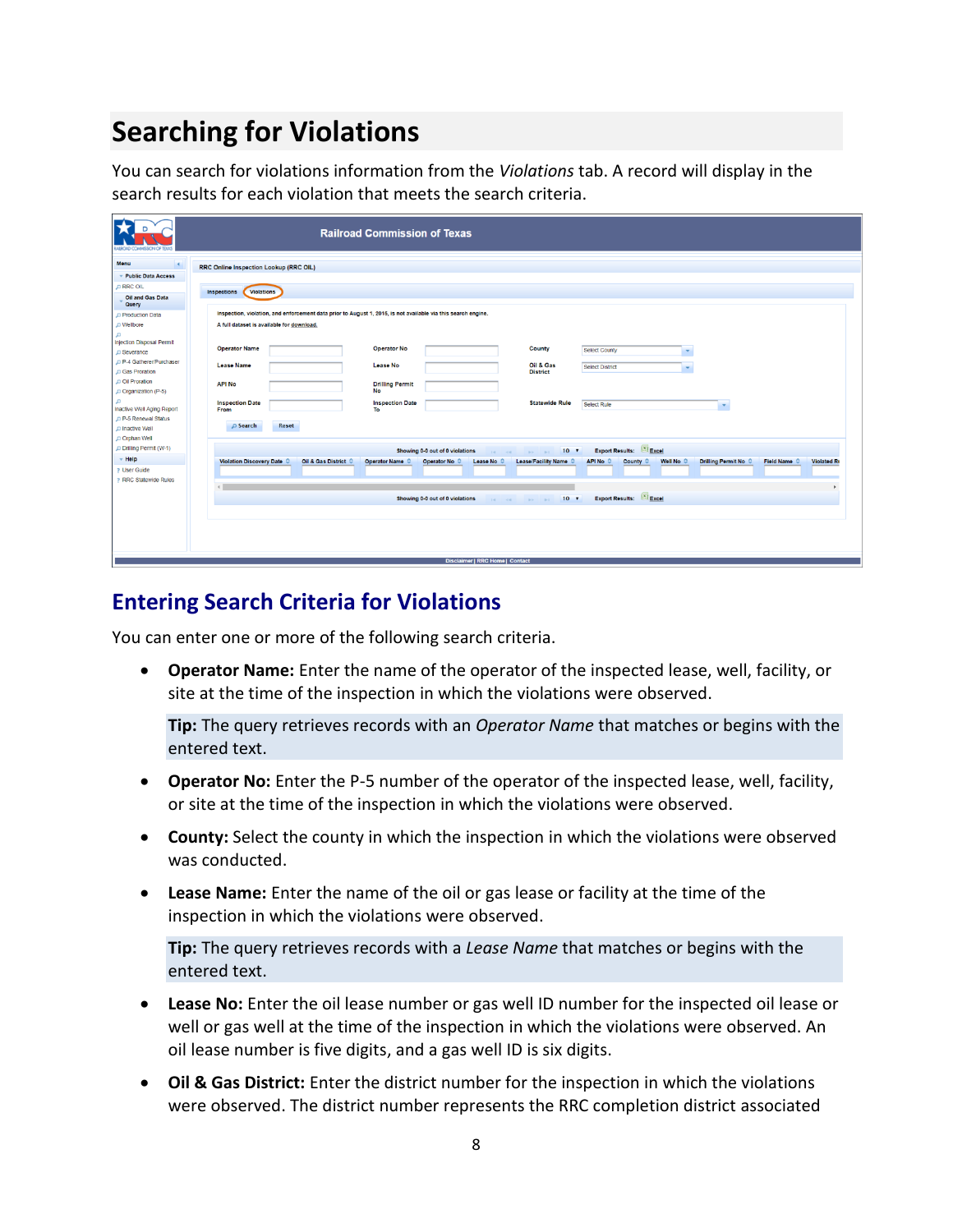to the RRC assigned lease number or gas well ID at the time of the inspection. If the inspected location does not have an assigned lease number or gas well ID, the district number is the RRC Oil & Gas district where the site is located.

- **API No:** Enter the eight-digit API number for the wellbore at the time of the inspection in which the violation was observed. The first three digits are the county code, and the next five digits are assigned by the RRC.
- **Drilling Permit No:** Enter the drilling permit number at the time of the inspection in which the violations were observed.
- **Inspection Date Range:** Enter a date range in the *Inspection Date From* and *Inspection Date To* fields to retrieve violations that were discovered in that date range. The dates must be entered in the MM/DD/YYYY format.
- **Statewide Rule:** Select the statewide rule found to be non-compliant for the violation.

**Note:** The statewide rules applicable to these violations are from the [Texas](http://texreg.sos.state.tx.us/public/readtac$ext.ViewTAC?tac_view=4&ti=16&pt=1&ch=3&rl=Y)  [Administrative Code \(TAC\), Title 16, Part 1, Chapter 3.](http://texreg.sos.state.tx.us/public/readtac$ext.ViewTAC?tac_view=4&ti=16&pt=1&ch=3&rl=Y)

To search for violations:

- 1. Enter one or more criteria.
- 2. Click the **Search** button **P** Search . Violation records that meet the search criteria display in the search results grid.

**Tip:** To clear the search criteria and run a new search, click the **Reset** button .

#### <span id="page-11-0"></span>**Understanding Search Results for Violations**

A record will display in the search results for each violation that meets the search criteria. Each violation record represents the latest information for that violation. The search results do *not* display multiple rows for the same violation observed in follow-up inspections.

Information available also depends on the type of regulated location that was inspected. For example, API Number and Well Number are not applicable to lease and facility inspections and will always be blank in these cases.

**Important:** Some records may not contain applicable information for all data fields because the information was not available to the inspector at the time of the inspection for the inspected location. In these cases, data columns such as Operator Name, Operator Number, Lease Number, Lease Name, API Number, Well Number, Drilling Permit Number, and Field Name, may be blank or contain placeholder values such as "unknown" or "00000."

The following table defines the data columns that display for each violation record.

| <b>Column Name</b>              | <b>Definition</b>                                                                                     |
|---------------------------------|-------------------------------------------------------------------------------------------------------|
| <b>Violation Discovery Date</b> | The first date that the inspector marked the statewide rule<br>as non-compliant during an inspection. |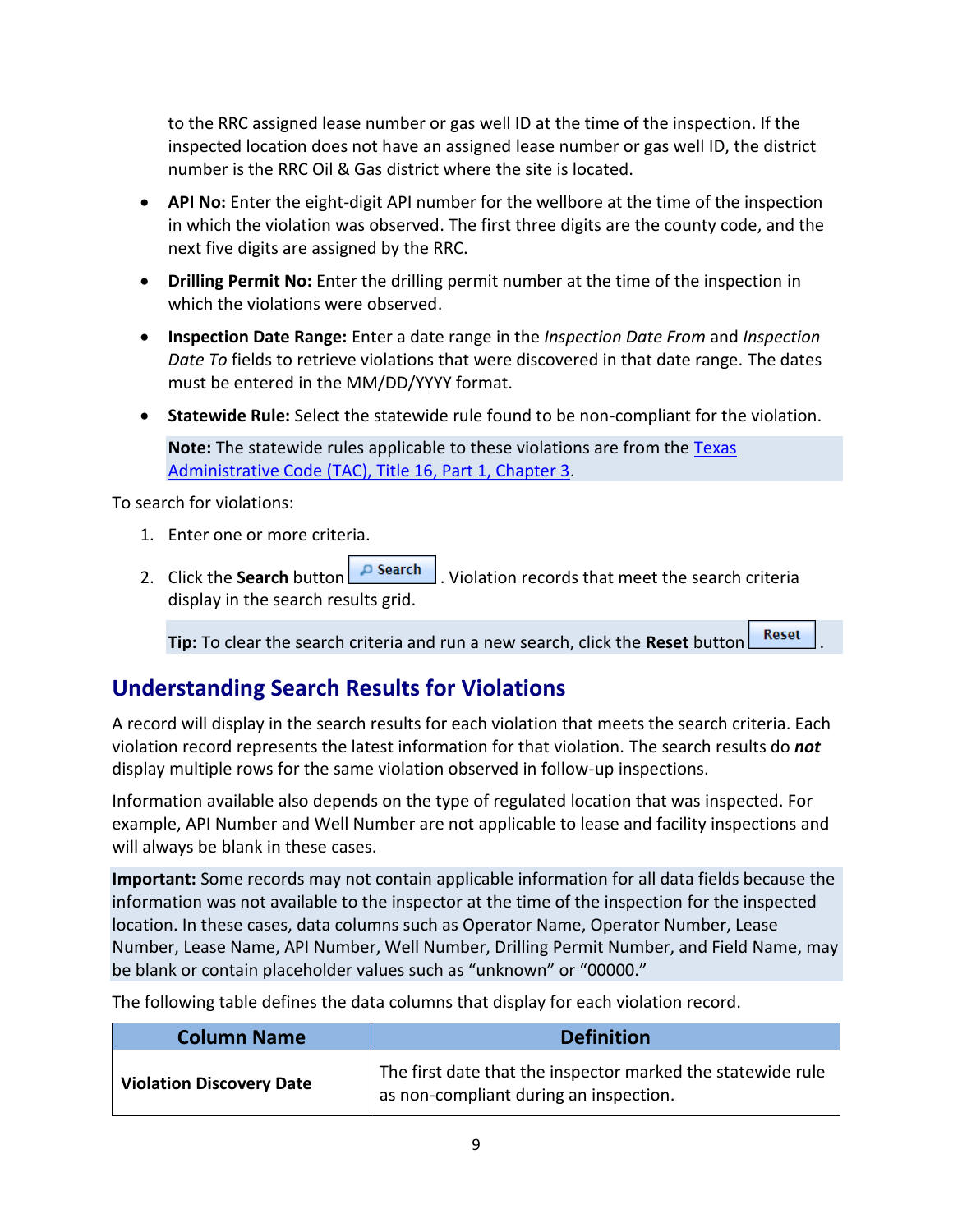| <b>Column Name</b>            | <b>Definition</b>                                                                                                                                                                                                                                                                                                                                                                                              |
|-------------------------------|----------------------------------------------------------------------------------------------------------------------------------------------------------------------------------------------------------------------------------------------------------------------------------------------------------------------------------------------------------------------------------------------------------------|
| <b>Oil &amp; Gas District</b> | The district number represents the RRC completion district<br>associated to the RRC assigned lease number or gas well ID<br>at the time of the inspection. If the inspected location does<br>not have an assigned lease number or gas well ID, the<br>district number is the RRC Oil & Gas district where the site<br>is located.                                                                              |
| <b>Operator Name</b>          | The name of the operator of the inspected lease, well,<br>facility, or site at the time of the inspection.<br>When the operator of the inspected location is unknown,<br>this field may be blank or contain the best name available<br>and documented by the inspector.                                                                                                                                        |
| <b>Operator No</b>            | The P-5 number of the operator of the inspected lease,<br>well, facility or site at the time of the inspection. This<br>number is assigned to the organization by the RRC with the<br>initial filing of the Form P-5, Organization Report.<br>When the operator number of the inspected location is<br>unknown, this field may be blank or contain the best data<br>available and documented by the inspector. |
| <b>Lease No</b>               | The oil lease number or gas well ID number for the<br>inspected oil lease or well or gas well at the time of the<br>inspection. An oil lease number is five digits, and a gas well<br>ID is six digits.<br>When the inspected location is a facility or the oil lease<br>number or gas well ID is unknown, this field may be blank<br>or contain the best data available and documented by the<br>inspector.   |
| <b>Lease/Facility Name</b>    | The name of the oil/gas lease or facility at the time of the<br>inspection.<br>When the lease or facility name of the inspected location is<br>unknown, this field may be blank or contain the best name<br>available and documented by the inspector.                                                                                                                                                         |
| <b>API No</b>                 | The API number of the inspected wellbore at the time of<br>the inspection. The API number consists of eight digits. The<br>first three digits are the county code, and the next five<br>digits are assigned by the RRC.                                                                                                                                                                                        |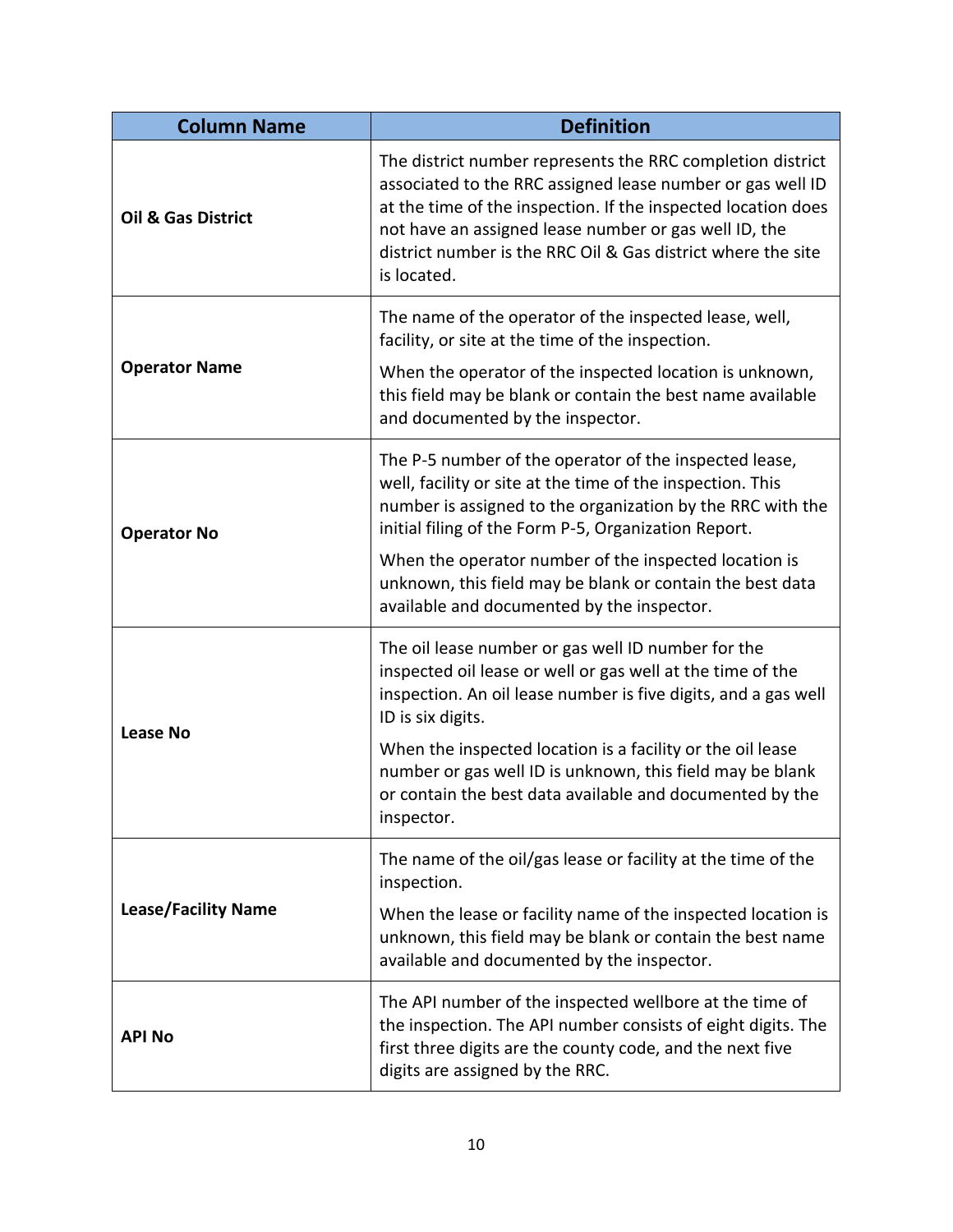| <b>Column Name</b>               | <b>Definition</b>                                                                                                                                                                                                                                                                  |  |  |  |  |  |
|----------------------------------|------------------------------------------------------------------------------------------------------------------------------------------------------------------------------------------------------------------------------------------------------------------------------------|--|--|--|--|--|
|                                  | When the API number of the inspected well is unknown,<br>this field may be blank or contain the best data available<br>and documented by the inspector.                                                                                                                            |  |  |  |  |  |
| <b>County</b>                    | The name of the county in which the inspection was<br>conducted.                                                                                                                                                                                                                   |  |  |  |  |  |
| <b>Well No</b>                   | The operator-assigned well number of the inspected well<br>(i.e., well completion) at the time of the inspection.<br>When the well number of the inspected well is unknown,<br>this field may be blank or contain the best data available<br>and documented by the inspector.      |  |  |  |  |  |
|                                  | The drilling permit number for the inspected wellbore at<br>the time of the inspection.                                                                                                                                                                                            |  |  |  |  |  |
| <b>Drilling Permit No</b>        | When the drilling permit number of the inspected well is<br>unknown, this field may be blank or contain the best data<br>available and documented by the inspector. A drilling<br>permit number is usually documented when conducting an<br>inspection prior to a well completion. |  |  |  |  |  |
|                                  | The name of the field associated with the inspected lease,<br>well, facility, or site at the time of the inspection.                                                                                                                                                               |  |  |  |  |  |
| <b>Field Name</b>                | When the field name associated with the inspected<br>location is unknown, this field may be blank or contain the<br>best name available and documented by the inspector.                                                                                                           |  |  |  |  |  |
| <b>Violated Rule</b>             | The statewide rule found to be non-compliant during the<br>inspection and certified as non-compliant in the technical<br>review of the inspection.                                                                                                                                 |  |  |  |  |  |
|                                  | The statewide rules applicable to these violations are from<br>the Texas Administrative Code (TAC), Title 16, Part 1,<br>Chapter 3.                                                                                                                                                |  |  |  |  |  |
| <b>Violated Rule Description</b> | A short description of the violated statewide rule.                                                                                                                                                                                                                                |  |  |  |  |  |
| <b>Major Violation Indicator</b> | Indicates if the violation was classified as a major violation<br>during the RRC technical review of the inspection.<br>Yes - The violation was identified as major during<br>the RRC technical review of the inspection.<br>No - The violation has not been identified as major.  |  |  |  |  |  |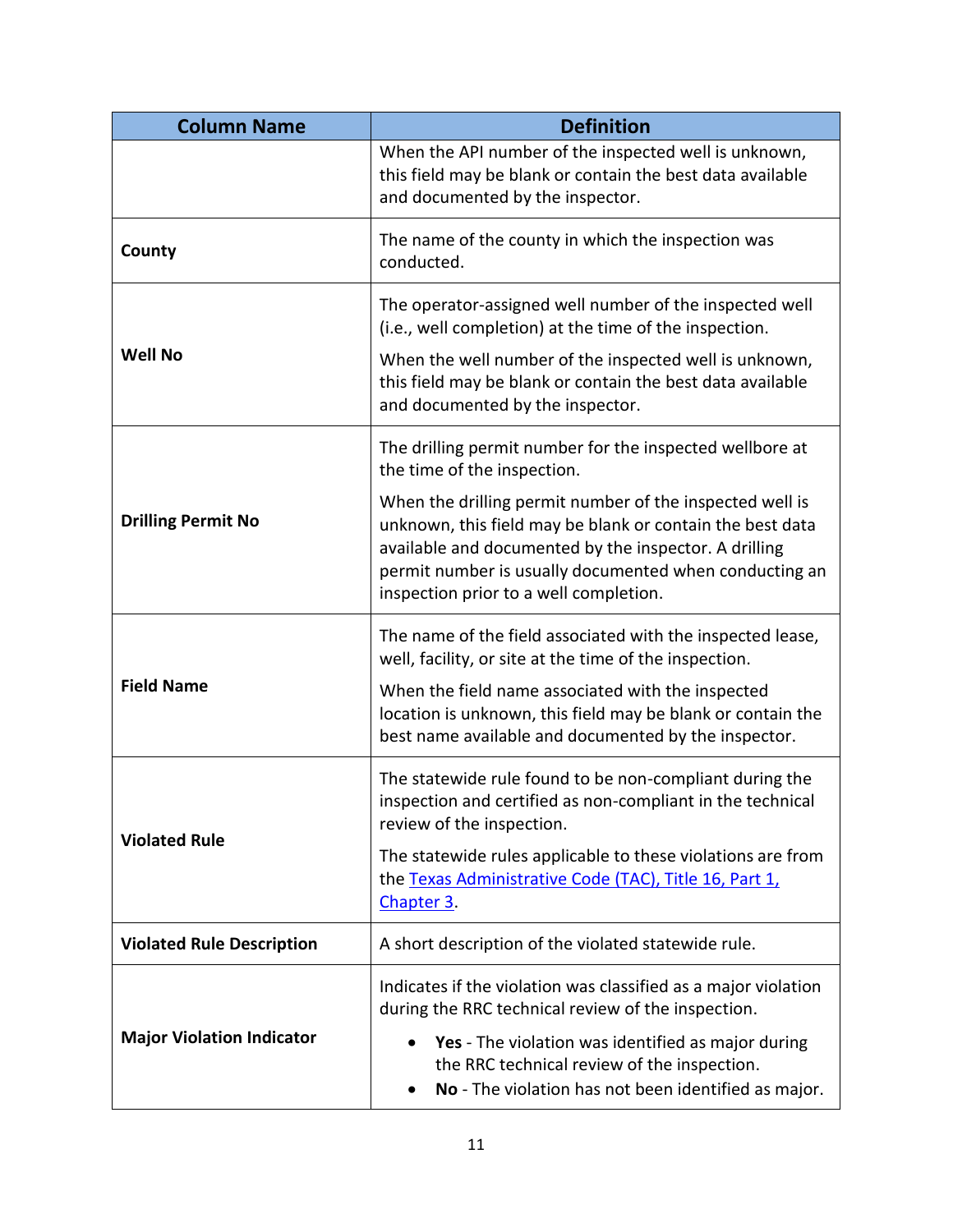| <b>Column Name</b>                  | <b>Definition</b>                                                                                                             |  |  |  |  |  |  |
|-------------------------------------|-------------------------------------------------------------------------------------------------------------------------------|--|--|--|--|--|--|
|                                     | Indicates if the violation was found to be compliant in<br>subsequent backcheck inspections (i.e., follow-up<br>inspections). |  |  |  |  |  |  |
|                                     | "-" - A dash indicates that a backcheck inspection<br>has not been performed for this violation.                              |  |  |  |  |  |  |
| <b>Compliant on Reinspection</b>    | <b>Yes</b> - The violated statewide rule was found to be<br>compliant in subsequent backcheck inspections.                    |  |  |  |  |  |  |
|                                     | No - The violated statewide rule was found to be<br>$\bullet$<br>non-compliant in subsequent backcheck<br>inspections.        |  |  |  |  |  |  |
| <b>Last Enforcement Action</b>      | The most recent enforcement action taken by the RRC Oil<br>and Gas Division in response to this violation.                    |  |  |  |  |  |  |
| <b>Last Enforcement Action Date</b> | The date the RRC technical reviewer last reviewed and<br>certified the last enforcement action.                               |  |  |  |  |  |  |

## <span id="page-14-0"></span>**Working with Search Results**

The search results grid allows you to navigate through multiple pages of search results and sort and filter search results.

#### <span id="page-14-1"></span>**Navigating Multiple Pages of Search Results**

If your search retrieves multiple pages of search results, you can use the buttons at the top and bottom of the grid to navigate through the pages.

- First Page button  $\Box$ : Navigates to the first page of search results.
- Previous Page button  $\leq$ . Navigates to the previous page of search results.
- Next Page button  $\Box$ : Navigates to the next page of search results.
- Last Page button  $\Box$ : Navigates to the last page of search results.
- Page buttons: Navigates to a specific page in the search results.

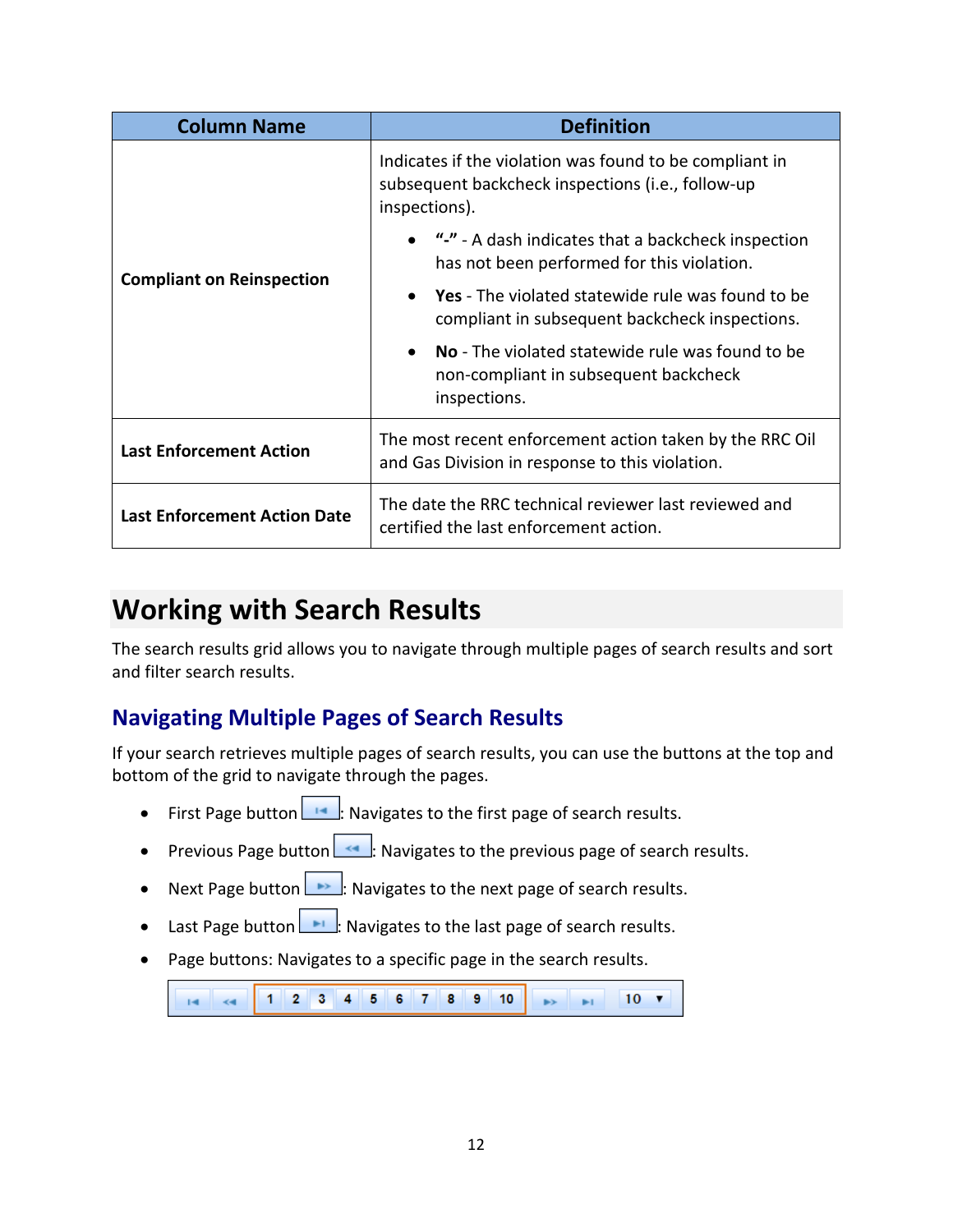To display more or fewer data records, use the drop-down list at the top or bottom of the search results grid to change the number of search results records that display on a page.

| $\blacksquare$ | $\prec$    | 1 2 3 4 5 6 7 8 9 10                |          | $\blacktriangleright$<br>H.             | $10 \times$<br>10                              |             |
|----------------|------------|-------------------------------------|----------|-----------------------------------------|------------------------------------------------|-------------|
| aint<br>≎      | Compliance | <b>Drilling</b><br><b>Permit No</b> | Lease No | Lease/Facilit<br>Name $\Leftrightarrow$ | 20<br>N<br>30<br>40<br>50<br>100<br>250<br>500 | <b>Inme</b> |

#### <span id="page-15-0"></span>**Sorting Search Results**

You can sort *Inspections* and *Violations* search results by any column heading. Click the column heading to sort by that column.

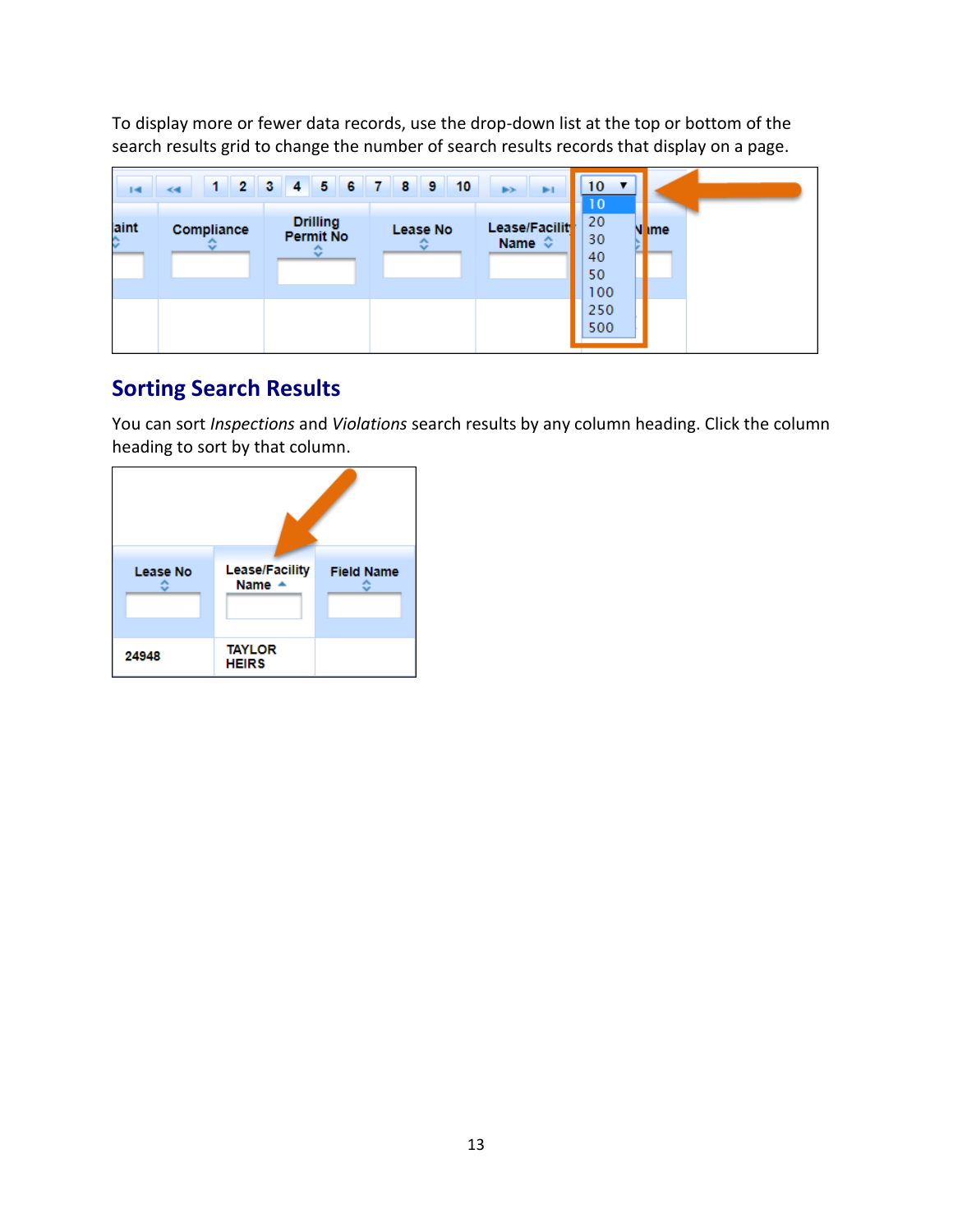#### <span id="page-16-0"></span>**Filtering Search Results**

You can filter the *Inspections* and *Violations* search results by any column. Enter a value in the filter field. Data records only display in the grid if they match the filter value in that column.

| Lease No | Lease/Facility<br>Name ☆<br>hal | <b>Field Name</b>                  |
|----------|---------------------------------|------------------------------------|
| 36180    | HALE, B. T.<br>"12"             | <b>AZALEA</b><br>(STRAWN)          |
| 36180    | HALE, B. T.<br>"12"             | <b>AZALEA</b><br>(STRAWN)          |
| 18024    | HALL                            | <b>FUNK (SAN</b><br><b>ANDRES)</b> |

#### <span id="page-16-1"></span>**Exporting Search Results**

You can export *Inspections* and *Violations* search results to an Excel spreadsheet file.

The exported file will contain the same data columns as the onscreen search results grid. See the *[Understanding Search Results for Inspections](#page-6-0)* or *[Understanding Search Results for Violations](#page-11-0)* section for more information about the data columns.

**Important:** You can export a maximum of 10,000 records. If you retrieve more than 10,000 records, you can narrow your search results and try again.

Alternatively, you can download a data set of completed inspections or violations data. See the *[Downloading Full Data Sets](#page-16-2)* section of this user guide for more information.

- 1. Run a search for inspections or violations.
- 2. Click the **Excel** link in the search results grid. The search results export to an Excel spreadsheet file (.xls)

|  |  |  |  |  |  |  | 1 2 3 4 5 6 7 8 9 10 > 10 10 7 Export Results: <b>Excel</b> |  |
|--|--|--|--|--|--|--|-------------------------------------------------------------|--|
|  |  |  |  |  |  |  |                                                             |  |

# <span id="page-16-2"></span>**Downloading Full Data Sets**

You can download the full data set of completed inspections and the full data set of violations for the state and for each Oil & Gas district. These data sets contain **all** completed inspections and violations observed since August 2015 for the state or the district.

Click the **download** button on the *Inspections* tab or the *Violations* tab to navigate to a web page where you can download the data sets.